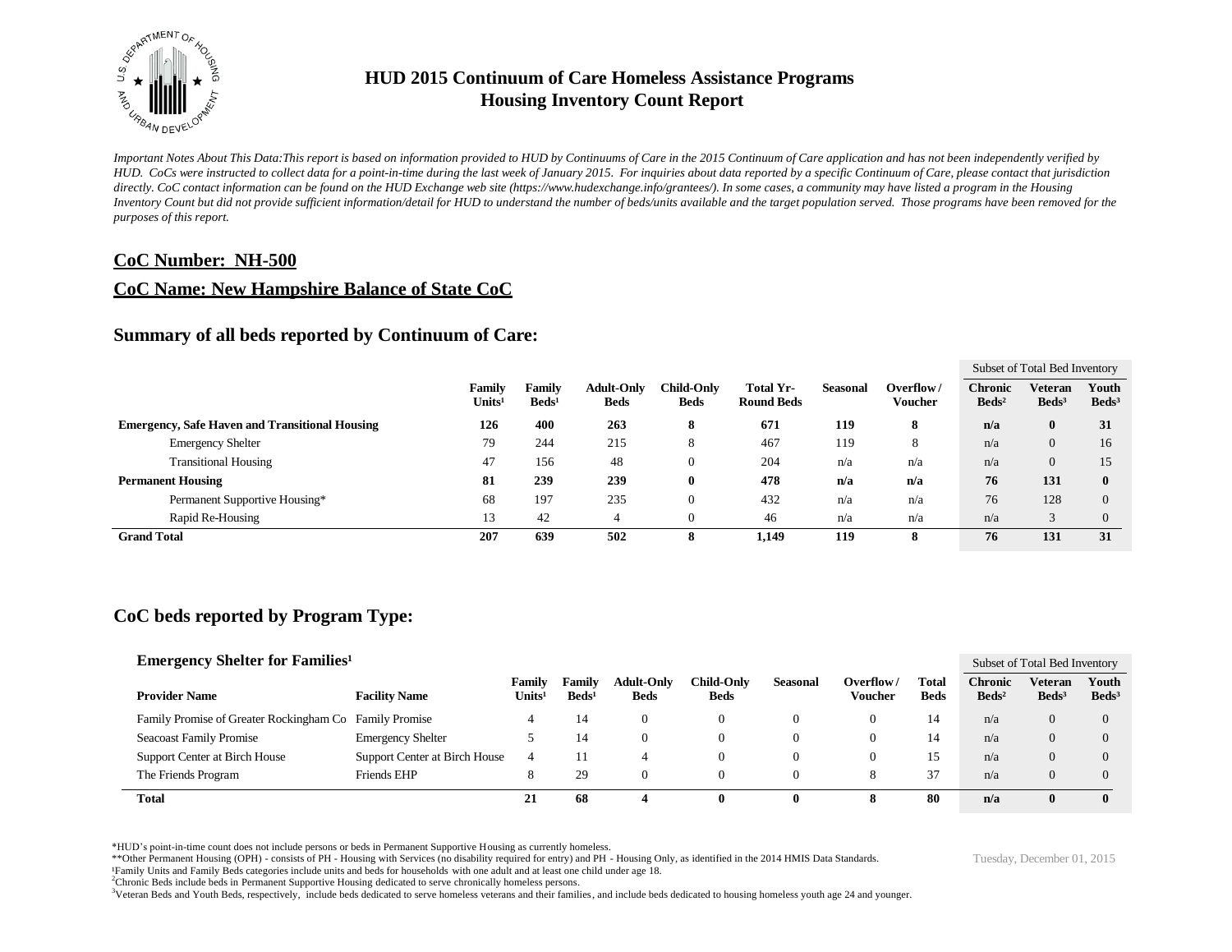

*Important Notes About This Data:This report is based on information provided to HUD by Continuums of Care in the 2015 Continuum of Care application and has not been independently verified by HUD. CoCs were instructed to collect data for a point-in-time during the last week of January 2015. For inquiries about data reported by a specific Continuum of Care, please contact that jurisdiction*  directly. CoC contact information can be found on the HUD Exchange web site (https://www.hudexchange.info/grantees/). In some cases, a community may have listed a program in the Housing *Inventory Count but did not provide sufficient information/detail for HUD to understand the number of beds/units available and the target population served. Those programs have been removed for the purposes of this report.*

| <b>Emergency Shelter for Mixed Populations</b> |                                 |                              |                           |                                  |                                  |                 |                             |                             |                                   | Subset of Total Bed Inventory       |                            |
|------------------------------------------------|---------------------------------|------------------------------|---------------------------|----------------------------------|----------------------------------|-----------------|-----------------------------|-----------------------------|-----------------------------------|-------------------------------------|----------------------------|
| <b>Provider Name</b>                           | <b>Facility Name</b>            | Family<br>Units <sup>1</sup> | Family<br>$\text{Beds}^1$ | <b>Adult-Only</b><br><b>Beds</b> | <b>Child-Only</b><br><b>Beds</b> | <b>Seasonal</b> | Overflow/<br><b>Voucher</b> | <b>Total</b><br><b>Beds</b> | <b>Chronic</b><br>$\text{Beds}^2$ | <b>Veteran</b><br>Beds <sup>3</sup> | Youth<br>Beds <sup>3</sup> |
| A Safe Place                                   | A Safe Place                    | 4                            | 12                        | $\overline{0}$                   | $\Omega$                         | 0               | $\Omega$                    | 12                          | n/a                               | $\Omega$                            | $\overline{0}$             |
| <b>Bancroft House</b>                          | <b>Bancroft House</b>           | $\mathbf{3}$                 | 6                         | $\overline{0}$                   | $\Omega$                         | 0               | $\Omega$                    | 6                           | n/a                               | $\theta$                            | $\overline{0}$             |
| <b>Bridge House</b>                            | <b>Bridge House</b>             |                              |                           | 16                               | $\Omega$                         | 0               | 0                           | 20                          | n/a                               | $\Omega$                            | $\overline{0}$             |
| Crisis Center of Central NH                    | Crisis Center of Central NH     | 4                            | 12                        | $\overline{4}$                   | $\Omega$                         | 0               | 0                           | 16                          | n/a                               | $\Omega$                            | $\overline{0}$             |
| <b>Cross Roads House</b>                       | <b>Cross Roads House</b>        | 11                           | 28                        | 54                               | $\Omega$                         | 0               | $\Omega$                    | 82                          | n/a                               | $\Omega$                            | $\overline{0}$             |
| Homeless Center for Strafford County           | Homeless Center for Strafford   | $\mathbf{0}$                 | $\Omega$                  | $\theta$                         | $\Omega$                         | 26              | $\Omega$                    | 26                          | n/a                               | $\Omega$                            |                            |
| Monadnock Center for Violence Prevention       | <b>MCVP</b>                     |                              |                           |                                  | $\Omega$                         | $\Omega$        | $\Omega$                    | 11                          | n/a                               | $\overline{0}$                      | $\overline{0}$             |
| My Friend's Place                              | <b>Emerency Shelter</b>         |                              |                           | 13                               |                                  | 0               | $\Omega$                    | 17                          | n/a                               | $\Omega$                            | $\Omega$                   |
| New Beginnings                                 | New Beginnings                  |                              | 8                         | $\overline{4}$                   | $\Omega$                         | 0               | $\Omega$                    | 12                          | n/a                               | $\Omega$                            | $\overline{0}$             |
| <b>RESPONSE</b>                                | RESPONSE - Berlin               |                              |                           | $\overline{c}$                   |                                  | 0               |                             | 9                           | n/a                               | $\Omega$                            | $\Omega$                   |
| Southwestern Community Services                | <b>Sullivan County Shelters</b> |                              | 28                        | 24                               |                                  | 0               | $\Omega$                    | 52                          | n/a                               | $\theta$                            | $\overline{0}$             |
| Southwestern Community Services                | <b>Cheshire County Shelters</b> | 5                            | 20                        | 24                               | $\Omega$                         | 0               | $\Omega$                    | 44                          | n/a                               | $\Omega$                            | $\Omega$                   |
| <b>Starting Point</b>                          | Sharp House                     |                              |                           | 3                                |                                  | 0               |                             | 10                          | n/a                               | $\overline{0}$                      | $\overline{0}$             |
| The Salvation Army                             | The Carey House                 | 3                            | 10                        | 20                               | $\Omega$                         | 0               | $\Omega$                    | 30                          | n/a                               | $\Omega$                            | 8                          |
| Tri County CAP                                 | <b>Tyler Blain House</b>        | 0                            | $\Omega$                  | 8                                | $\Omega$                         | Ω               |                             | 8                           | n/a                               | $\Omega$                            | $\Omega$                   |
| <b>Turning Point Network</b>                   | DV Shelter                      | 5                            | 16                        | $\boldsymbol{0}$                 |                                  |                 | $\Omega$                    | 16                          | n/a                               | $\Omega$                            | $\Omega$                   |
| Voices Against Violence                        | Eve's Place                     |                              | 9                         | 3                                | $\Omega$                         | 0               | $\Omega$                    | 12                          | n/a                               | $\Omega$                            | $\overline{0}$             |
| <b>WISE</b>                                    | DV Shelter ES                   |                              |                           | $\mathcal{R}$                    | $\Omega$                         | 0               | $\Omega$                    | $\overline{4}$              | n/a                               | $\overline{0}$                      | $\Omega$                   |
| <b>Total</b>                                   |                                 | 58                           | 176                       | 185                              | $\bf{0}$                         | 26              | $\bf{0}$                    | 387                         | n/a                               | $\bf{0}$                            | 8                          |

| <b>Emergency Shelter for Adult Individuals</b> |                          |                              |                                  |                                  |                           |          |                      | Subset of Total Bed Inventory |                            |                                   |                            |
|------------------------------------------------|--------------------------|------------------------------|----------------------------------|----------------------------------|---------------------------|----------|----------------------|-------------------------------|----------------------------|-----------------------------------|----------------------------|
| <b>Provider Name</b>                           | <b>Facility Name</b>     | Familv<br>Units <sup>1</sup> | <b>Family</b><br>$\text{Beds}^1$ | <b>Adult-Only</b><br><b>Beds</b> | Child-Only<br><b>Beds</b> | Seasonal | Overflow/<br>Voucher | <b>Total</b><br><b>Beds</b>   | Chronic<br>$\text{Beds}^2$ | <b>Veteran</b><br>$\text{Beds}^3$ | Youth<br>Beds <sup>3</sup> |
| 100 Nights Shelter                             | 100 Nights Shelter       |                              |                                  |                                  |                           | 24       |                      | 24                            | n/a                        | 0                                 |                            |
| <b>First Congregational Church</b>             | Winter Emergency Shelter |                              |                                  |                                  |                           | 69       |                      | 69                            | n/a                        | U                                 |                            |
| The Salvation Army                             | McKenna House            | 0                            |                                  | 26                               |                           |          | $^{(1)}$             | 26                            | n/a                        | U                                 | $\theta$                   |
| Total                                          |                          |                              |                                  | 26                               |                           | 93       |                      | 119                           | n/a                        | $\mathbf 0$                       |                            |

\*HUD's point-in-time count does not include persons or beds in Permanent Supportive Housing as currently homeless.

\*\*Other Permanent Housing (OPH) - consists of PH - Housing with Services (no disability required for entry) and PH - Housing Only, as identified in the 2014 HMIS Data Standards.

¹Family Units and Family Beds categories include units and beds for households with one adult and at least one child under age 18.

<sup>2</sup>Chronic Beds include beds in Permanent Supportive Housing dedicated to serve chronically homeless persons.

<sup>3</sup>Veteran Beds and Youth Beds, respectively, include beds dedicated to serve homeless veterans and their families, and include beds dedicated to housing homeless youth age 24 and younger.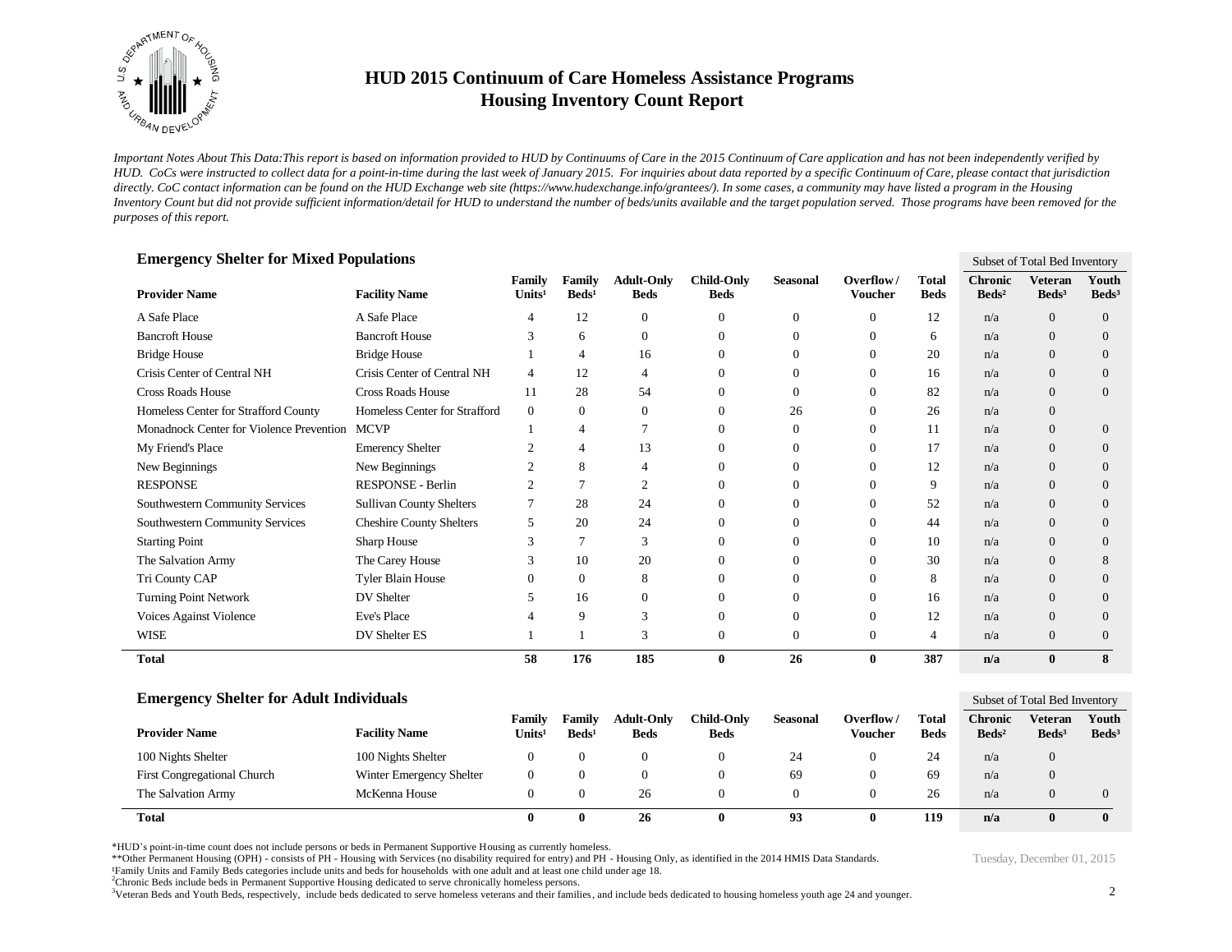

*Important Notes About This Data:This report is based on information provided to HUD by Continuums of Care in the 2015 Continuum of Care application and has not been independently verified by HUD. CoCs were instructed to collect data for a point-in-time during the last week of January 2015. For inquiries about data reported by a specific Continuum of Care, please contact that jurisdiction*  directly. CoC contact information can be found on the HUD Exchange web site (https://www.hudexchange.info/grantees/). In some cases, a community may have listed a program in the Housing *Inventory Count but did not provide sufficient information/detail for HUD to understand the number of beds/units available and the target population served. Those programs have been removed for the purposes of this report.*

| <b>Emergency Shelter for Youth (Under 18 yrs.)</b>   |                                |                              |                           |                                  |                                  |                 |                             |                             |                                   | Subset of Total Bed Inventory       |                            |
|------------------------------------------------------|--------------------------------|------------------------------|---------------------------|----------------------------------|----------------------------------|-----------------|-----------------------------|-----------------------------|-----------------------------------|-------------------------------------|----------------------------|
| <b>Provider Name</b>                                 | <b>Facility Name</b>           | Family<br>Units <sup>1</sup> | Family<br>$\text{Beds}^1$ | <b>Adult-Only</b><br><b>Beds</b> | <b>Child-Only</b><br><b>Beds</b> | <b>Seasonal</b> | Overflow/<br><b>Voucher</b> | <b>Total</b><br><b>Beds</b> | <b>Chronic</b><br>$\text{Beds}^2$ | <b>Veteran</b><br>Beds <sup>3</sup> | Youth<br>Beds <sup>3</sup> |
| Child & Family Services                              | Basic Center Program Seacoas   | $\theta$                     | $\mathbf{0}$              | $\theta$                         | 8                                | $\mathbf{0}$    | $\overline{0}$              | 8                           | n/a                               | $\overline{0}$                      | 8                          |
| <b>Total</b>                                         |                                | $\bf{0}$                     | $\bf{0}$                  | $\bf{0}$                         | 8                                | $\bf{0}$        | $\bf{0}$                    | 8                           | n/a                               | $\bf{0}$                            | 8                          |
| <b>Transitional Housing for Families<sup>1</sup></b> |                                |                              |                           |                                  |                                  |                 |                             |                             |                                   | Subset of Total Bed Inventory       |                            |
| <b>Provider Name</b>                                 | <b>Facility Name</b>           | Family<br>Units <sup>1</sup> | Family<br>$\text{Beds}^1$ | <b>Adult-Only</b><br><b>Beds</b> | <b>Child-Only</b><br><b>Beds</b> | <b>Seasonal</b> | Overflow/<br><b>Voucher</b> | <b>Total</b><br><b>Beds</b> | <b>Chronic</b><br>$\text{Beds}^2$ | <b>Veteran</b><br>$\text{Beds}^3$   | Youth<br>$\text{Beds}^3$   |
| Belknap-Merrimack CAP                                | New Start - Cottage Street     | 5                            | 19                        | $\boldsymbol{0}$                 | $\boldsymbol{0}$                 | n/a             | n/a                         | 19                          | n/a                               | $\overline{0}$                      | $\boldsymbol{0}$           |
| Child & Family Services                              | <b>TH Littleton</b>            | $\mathbf{0}$                 | $\mathbf{0}$              | 3                                | $\overline{0}$                   | n/a             | n/a                         | 3                           | n/a                               | $\Omega$                            | 3                          |
| Homeless Center for Strafford County                 | Homeless Center for Strafford  | 3                            | 14                        | $\mathbf{0}$                     | $\overline{0}$                   | n/a             | n/a                         | 14                          | n/a                               | $\overline{0}$                      | $\overline{0}$             |
| Laconia Area Land Trust                              | Elm Street                     | $\overline{4}$               | 22                        | $\theta$                         | $\theta$                         | n/a             | n/a                         | 22                          | n/a                               | $\overline{0}$                      | $\overline{0}$             |
| My Friend's Place                                    | Our Place                      | $\overline{4}$               | 10                        | $\boldsymbol{0}$                 | $\boldsymbol{0}$                 | n/a             | n/a                         | 10                          | n/a                               | $\overline{0}$                      | $\overline{0}$             |
| Southwestern Community Services                      | <b>Next Steps THP</b>          | 5                            | 16                        | $\mathbf{0}$                     | $\overline{0}$                   | n/a             | n/a                         | 16                          | n/a                               | $\overline{0}$                      | $\overline{0}$             |
| <b>Total</b>                                         |                                | 21                           | 81                        | 3                                | $\bf{0}$                         | n/a             | n/a                         | 84                          | n/a                               | $\bf{0}$                            | $\mathbf{3}$               |
| <b>Transitional Housing for Mixed Populations</b>    |                                |                              |                           |                                  |                                  |                 |                             |                             |                                   | Subset of Total Bed Inventory       |                            |
| <b>Provider Name</b>                                 | <b>Facility Name</b>           | Family<br>Units <sup>1</sup> | Family<br>$\text{Beds}^1$ | <b>Adult-Only</b><br><b>Beds</b> | <b>Child-Only</b><br><b>Beds</b> | <b>Seasonal</b> | Overflow/<br><b>Voucher</b> | <b>Total</b><br><b>Beds</b> | <b>Chronic</b><br>$\text{Beds}^2$ | <b>Veteran</b><br>Beds <sup>3</sup> | Youth<br>Beds <sup>3</sup> |
| Belknap-Merrimack CAP                                | Glen Street (formerly Bow/Gle  | 7                            | 20                        | $\boldsymbol{0}$                 | $\boldsymbol{0}$                 | n/a             | n/a                         | 20                          | n/a                               | $\overline{0}$                      | $\overline{0}$             |
| Families in Transition                               | FIT - Concord THP              | 9                            | 23                        | $\overline{1}$                   | $\overline{0}$                   | n/a             | n/a                         | 24                          | n/a                               | $\Omega$                            | $\Omega$                   |
| <b>Monadnock Area Transitional Services</b>          | Monadnock Area Transitional    | $\overline{4}$               | 14                        | $\mathbf{0}$                     | $\boldsymbol{0}$                 | n/a             | n/a                         | 14                          | n/a                               | $\overline{0}$                      | $\overline{0}$             |
| New Generation                                       | <b>Transitional Apartments</b> | 2                            | $\overline{4}$            | $\overline{0}$                   | $\overline{0}$                   | n/a             | n/a                         | $\overline{4}$              | n/a                               | $\overline{0}$                      | $\overline{0}$             |
| New Generation                                       | Pregnancy Shelter              | $\overline{4}$               | 14                        | $\mathbf{0}$                     | $\overline{0}$                   | n/a             | n/a                         | 14                          | n/a                               | $\overline{0}$                      | $\overline{0}$             |
| <b>Total</b>                                         |                                | 26                           | 75                        | $\mathbf{1}$                     | $\mathbf{0}$                     | n/a             | n/a                         | 76                          | n/a                               | $\bf{0}$                            | $\bf{0}$                   |

\*HUD's point-in-time count does not include persons or beds in Permanent Supportive Housing as currently homeless.

\*\*Other Permanent Housing (OPH) - consists of PH - Housing with Services (no disability required for entry) and PH - Housing Only, as identified in the 2014 HMIS Data Standards.

<sup>2</sup>Chronic Beds include beds in Permanent Supportive Housing dedicated to serve chronically homeless persons.

<sup>3</sup>Veteran Beds and Youth Beds, respectively, include beds dedicated to serve homeless veterans and their families, and include beds dedicated to housing homeless youth age 24 and younger.

¹Family Units and Family Beds categories include units and beds for households with one adult and at least one child under age 18.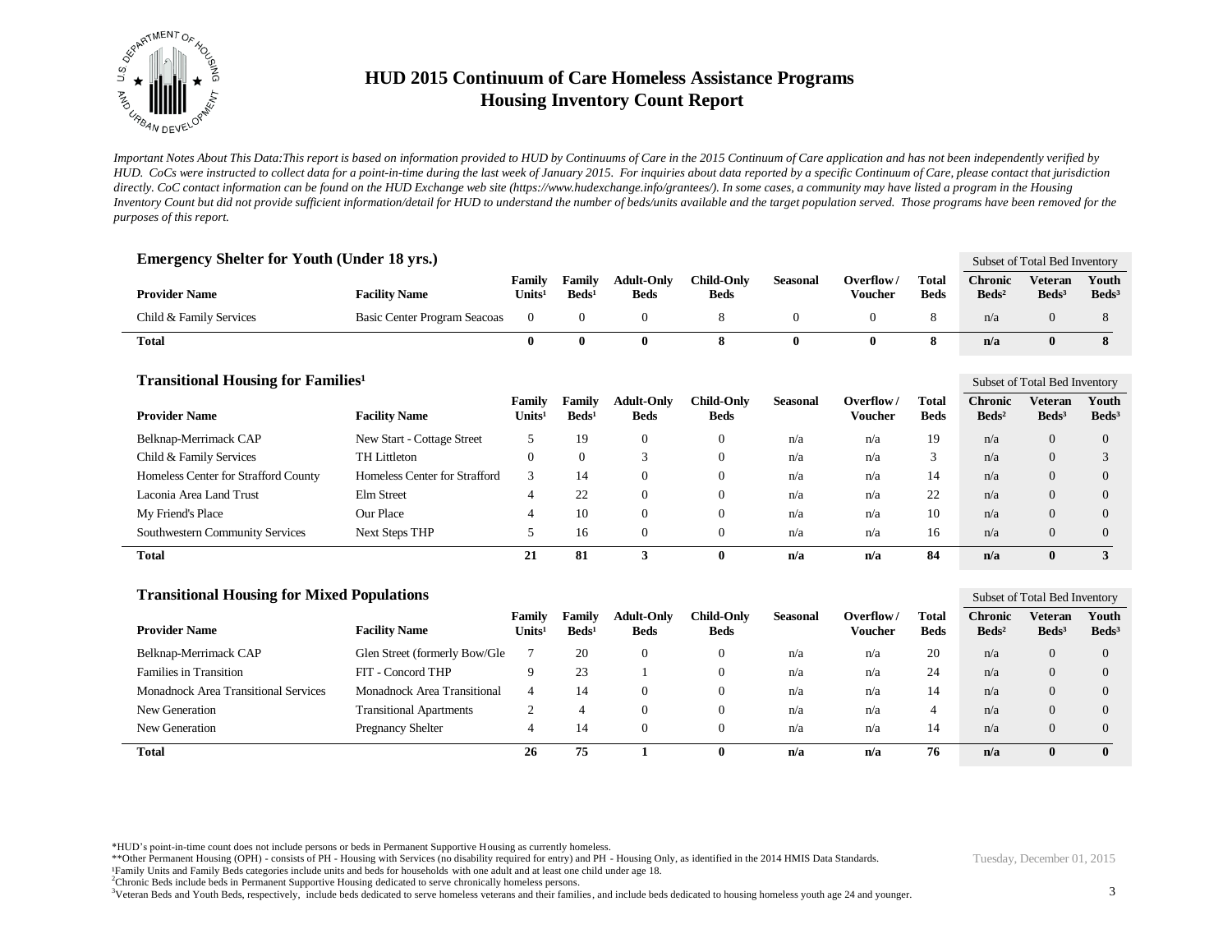

*Important Notes About This Data:This report is based on information provided to HUD by Continuums of Care in the 2015 Continuum of Care application and has not been independently verified by HUD. CoCs were instructed to collect data for a point-in-time during the last week of January 2015. For inquiries about data reported by a specific Continuum of Care, please contact that jurisdiction*  directly. CoC contact information can be found on the HUD Exchange web site (https://www.hudexchange.info/grantees/). In some cases, a community may have listed a program in the Housing *Inventory Count but did not provide sufficient information/detail for HUD to understand the number of beds/units available and the target population served. Those programs have been removed for the purposes of this report.*

| <b>Transitional Housing for Adult Individuals</b> |                           |                              |                           |                                  |                           |                 |                      |                      |                                   | Subset of Total Bed Inventory |                          |  |
|---------------------------------------------------|---------------------------|------------------------------|---------------------------|----------------------------------|---------------------------|-----------------|----------------------|----------------------|-----------------------------------|-------------------------------|--------------------------|--|
| <b>Provider Name</b>                              | <b>Facility Name</b>      | Family<br>Units <sup>1</sup> | Family<br>$\text{Beds}^1$ | <b>Adult-Only</b><br><b>Beds</b> | Child-Only<br><b>Beds</b> | <b>Seasonal</b> | Overflow/<br>Voucher | Total<br><b>Beds</b> | <b>Chronic</b><br>$\text{Beds}^2$ | Veteran<br>$\text{Beds}^3$    | Youth<br>$\text{Beds}^3$ |  |
| Child & Family Services                           | TH Concord                | $\mathbf{0}$                 |                           | 6                                | $\overline{0}$            | n/a             | n/a                  | 6                    | n/a                               | $\overline{0}$                | 6                        |  |
| Child & Family Services                           | TH Dover                  | $\mathbf{0}$                 |                           | 6                                | $\overline{0}$            | n/a             | n/a                  | 6                    | n/a                               | $\overline{0}$                | 6                        |  |
| Headrest                                          | Headrest                  | $\mathbf{0}$                 |                           | 8                                | $\overline{0}$            | n/a             | n/a                  | 8                    | n/a                               | $\Omega$                      | $\Omega$                 |  |
| Northern Human Services                           | Gilpin House              | $\mathbf{0}$                 |                           | 6                                | $\overline{0}$            | n/a             | n/a                  | 6                    | n/a                               | $\Omega$                      | $\Omega$                 |  |
| Southwestern Community Services                   | Second Chance for Success | $\overline{0}$               |                           | 18                               | $\theta$                  | n/a             | n/a                  | 18                   | n/a                               | $\theta$                      | $\Omega$                 |  |
| Total                                             |                           | 0                            | 0                         | 44                               | 0                         | n/a             | n/a                  | 44                   | n/a                               | 0                             | 12                       |  |

| <b>Permanent Supportive Housing for Families</b> <sup>1</sup> |                                 |                                       |                             |                                  |                           |          |                      |                      |                                     | Subset of Total Bed Inventory |                            |  |
|---------------------------------------------------------------|---------------------------------|---------------------------------------|-----------------------------|----------------------------------|---------------------------|----------|----------------------|----------------------|-------------------------------------|-------------------------------|----------------------------|--|
| <b>Provider Name</b>                                          | <b>Facility Name</b>            | Family<br>$\mathbf{v}_{\text{Inits}}$ | Family<br>Beds <sup>1</sup> | <b>Adult-Only</b><br><b>Beds</b> | Child-Onlv<br><b>Beds</b> | Seasonal | Overflow/<br>Voucher | Total<br><b>Beds</b> | <b>Chronic</b><br>Beds <sup>2</sup> | Veteran<br>Beds <sup>3</sup>  | Youth<br>Beds <sup>3</sup> |  |
| The Housing Partnership                                       | <b>Rochester Family Housing</b> | 12                                    | 28                          |                                  |                           | n/a      | n/a                  | 28                   |                                     |                               |                            |  |
| Total                                                         |                                 | 12                                    | 28                          |                                  |                           | n/a      | n/a                  | 28                   |                                     |                               | $\mathbf{0}$               |  |

\*HUD's point-in-time count does not include persons or beds in Permanent Supportive Housing as currently homeless.

\*\*Other Permanent Housing (OPH) - consists of PH - Housing with Services (no disability required for entry) and PH - Housing Only, as identified in the 2014 HMIS Data Standards. ¹Family Units and Family Beds categories include units and beds for households with one adult and at least one child under age 18.

<sup>2</sup>Chronic Beds include beds in Permanent Supportive Housing dedicated to serve chronically homeless persons.

<sup>3</sup>Veteran Beds and Youth Beds, respectively, include beds dedicated to serve homeless veterans and their families, and include beds dedicated to housing homeless youth age 24 and younger.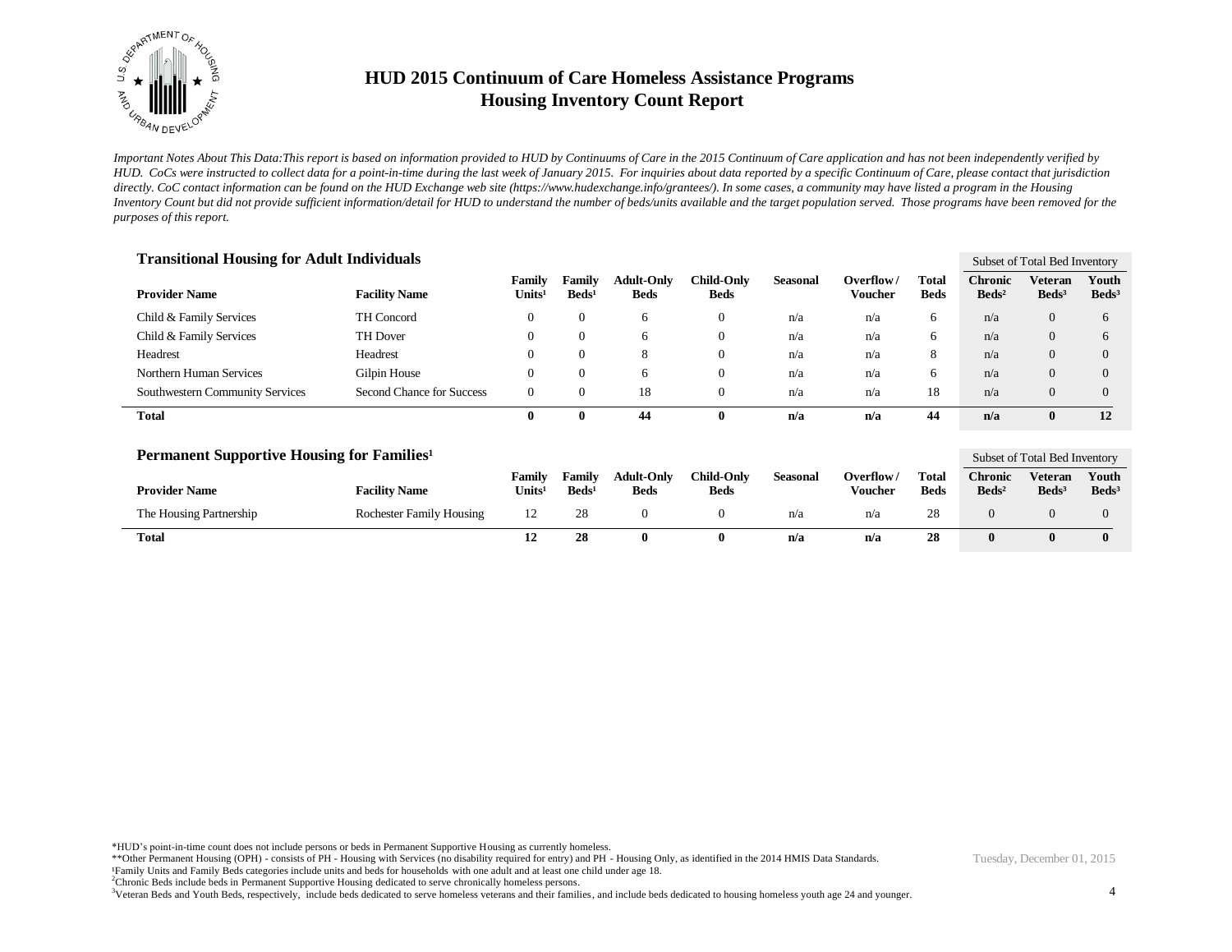

*Important Notes About This Data:This report is based on information provided to HUD by Continuums of Care in the 2015 Continuum of Care application and has not been independently verified by HUD. CoCs were instructed to collect data for a point-in-time during the last week of January 2015. For inquiries about data reported by a specific Continuum of Care, please contact that jurisdiction*  directly. CoC contact information can be found on the HUD Exchange web site (https://www.hudexchange.info/grantees/). In some cases, a community may have listed a program in the Housing *Inventory Count but did not provide sufficient information/detail for HUD to understand the number of beds/units available and the target population served. Those programs have been removed for the purposes of this report.*

| Permanent Supportive Housing for Mixed Populations<br>Subset of Total Bed Inventory |                                      |                              |                           |                                  |                                  |                 |                             |                      |                                   |                                     |                            |
|-------------------------------------------------------------------------------------|--------------------------------------|------------------------------|---------------------------|----------------------------------|----------------------------------|-----------------|-----------------------------|----------------------|-----------------------------------|-------------------------------------|----------------------------|
| <b>Provider Name</b>                                                                | <b>Facility Name</b>                 | Family<br>Units <sup>1</sup> | Family<br>$\text{Beds}^1$ | <b>Adult-Only</b><br><b>Beds</b> | <b>Child-Only</b><br><b>Beds</b> | <b>Seasonal</b> | Overflow/<br><b>Voucher</b> | Total<br><b>Beds</b> | <b>Chronic</b><br>$\text{Beds}^2$ | <b>Veteran</b><br>Beds <sup>3</sup> | Youth<br>Beds <sup>3</sup> |
| <b>Families in Transition</b>                                                       | <b>Concord Community Leasing</b>     | 3                            | 9                         | 3                                | $\Omega$                         | n/a             | n/a                         | 12                   | 3                                 | $\Omega$                            | $\Omega$                   |
| <b>Families in Transition</b>                                                       | Concord Permanent Housing P          | 3                            | 6                         | 3                                | $\Omega$                         | n/a             | n/a                         | 9                    | $\theta$                          | $\Omega$                            | $\overline{0}$             |
| Families in Transition                                                              | FIT - Dover Permanent Housi          | 3                            | 6                         | 5                                | $\Omega$                         | n/a             | n/a                         | 11                   | 3                                 | $\theta$                            | $\overline{0}$             |
| Southwestern Community Services                                                     | Permanent Housing                    | 2                            | 10                        | $\overline{c}$                   | $\Omega$                         | n/a             | n/a                         | 12                   | $\overline{2}$                    | $\Omega$                            | $\Omega$                   |
| Southwestern Community Services                                                     | PHP Ashuelot                         | 3                            | 15                        |                                  | $\Omega$                         | n/a             | n/a                         | 16                   |                                   | $\Omega$                            | $\Omega$                   |
| Southwestern Community Services                                                     | Fresh Steps Permanent Housin         | 8                            | 22                        | $\overline{c}$                   | $\Omega$                         | n/a             | n/a                         | 24                   | 24                                | $\theta$                            | $\overline{0}$             |
| Southwestern Community Services                                                     | <b>Central Street Permanent Hous</b> | 4                            | 12                        | $\overline{0}$                   | $\Omega$                         | n/a             | n/a                         | 12                   | $\theta$                          | $\Omega$                            | $\overline{0}$             |
| Southwestern Community Services                                                     | Shelter Plus Care - Cheshire         | 6                            | 16                        |                                  | $\Omega$                         | n/a             | n/a                         | 23                   | 3                                 | $\Omega$                            | $\Omega$                   |
| Southwestern Community Services                                                     | Shelter Plus Care - Sullivan         | 6                            | 15                        | $\overline{4}$                   | $\Omega$                         | n/a             | n/a                         | 19                   | $\overline{2}$                    | $\Omega$                            | $\Omega$                   |
| VAMC - Manchester                                                                   | VASH - Belknap County                |                              | 2                         | 3                                |                                  | n/a             | n/a                         | 5                    | $\overline{0}$                    | 5                                   | $\Omega$                   |
| <b>VAMC</b> - Manchester                                                            | VASH - Carroll County                |                              | 2                         | 2                                | $\Omega$                         | n/a             | n/a                         | 4                    | $\Omega$                          | 4                                   | $\Omega$                   |
| VAMC - Manchester                                                                   | VASH - Grafton County                | $\theta$                     | $\Omega$                  |                                  | $\Omega$                         | n/a             | n/a                         |                      | $\Omega$                          |                                     | $\Omega$                   |
| VAMC - Manchester                                                                   | VASH - Merrimack County              | 7                            | 20                        | 21                               | $\Omega$                         | n/a             | n/a                         | 41                   | $\overline{0}$                    | 41                                  | $\Omega$                   |
| VAMC - Manchester                                                                   | VASH - Rockingam County              | 2                            | 4                         | 5                                | $\Omega$                         | n/a             | n/a                         | 9                    | $\overline{0}$                    | 9                                   | $\overline{0}$             |
| VAMC - Manchester                                                                   | VASH - Strafford County              | 5                            | 21                        | 5                                | $\Omega$                         | n/a             | n/a                         | 26                   | $\theta$                          | 26                                  | $\overline{0}$             |
| <b>White River Junction VAMC</b>                                                    | WRJ VASH Program - Grafto            | 2                            | 9                         | 10                               | $\Omega$                         | n/a             | n/a                         | 19                   | $\theta$                          | 19                                  | $\Omega$                   |
| <b>White River Junction VAMC</b>                                                    | WRJ VASH Program - Cheshi            | $\boldsymbol{0}$             | $\Omega$                  | 5                                | $\Omega$                         | n/a             | n/a                         | 5                    | $\overline{0}$                    | 5                                   | $\Omega$                   |
| White River Junction VAMC                                                           | WRJ VASH Program - Coos              | $\mathbf{0}$                 | $\Omega$                  | 2                                | $\Omega$                         | n/a             | n/a                         | 2                    | $\Omega$                          | 2                                   | $\Omega$                   |
| <b>White River Junction VAMC</b>                                                    | WRJ VASH Program - Sulliva           | $\boldsymbol{0}$             | $\overline{0}$            |                                  | $\overline{0}$                   | n/a             | n/a                         |                      | $\mathbf{0}$                      |                                     | $\Omega$                   |
| <b>Total</b>                                                                        |                                      | 56                           | 169                       | 82                               | $\bf{0}$                         | n/a             | n/a                         | 251                  | 38                                | 113                                 | $\mathbf{0}$               |

#### **Permanent Supportive Housing for Mixed Populations**

\*HUD's point-in-time count does not include persons or beds in Permanent Supportive Housing as currently homeless.

\*\*Other Permanent Housing (OPH) - consists of PH - Housing with Services (no disability required for entry) and PH - Housing Only, as identified in the 2014 HMIS Data Standards.

¹Family Units and Family Beds categories include units and beds for households with one adult and at least one child under age 18.

<sup>2</sup>Chronic Beds include beds in Permanent Supportive Housing dedicated to serve chronically homeless persons.

<sup>3</sup>Veteran Beds and Youth Beds, respectively, include beds dedicated to serve homeless veterans and their families, and include beds dedicated to housing homeless youth age 24 and younger.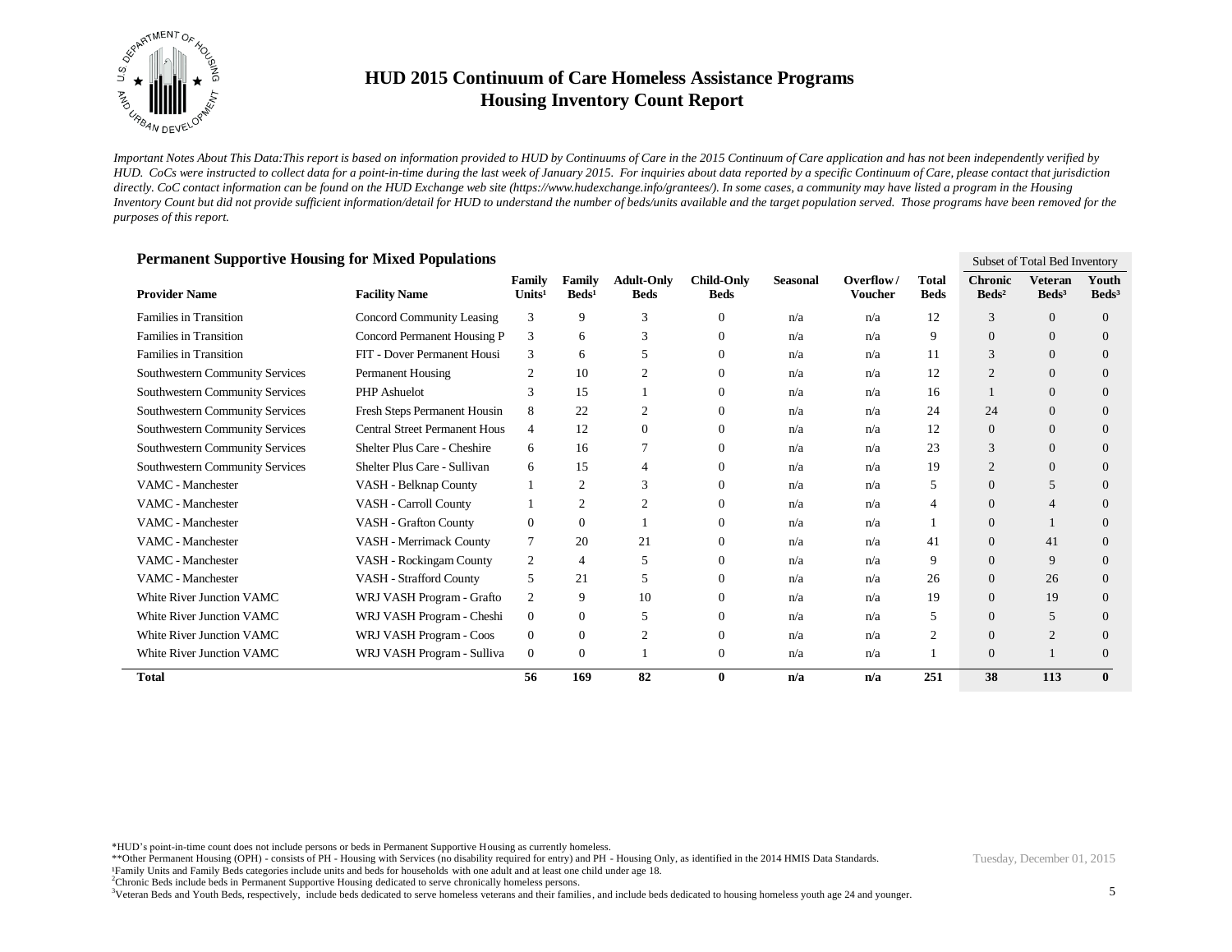

*Important Notes About This Data:This report is based on information provided to HUD by Continuums of Care in the 2015 Continuum of Care application and has not been independently verified by HUD. CoCs were instructed to collect data for a point-in-time during the last week of January 2015. For inquiries about data reported by a specific Continuum of Care, please contact that jurisdiction*  directly. CoC contact information can be found on the HUD Exchange web site (https://www.hudexchange.info/grantees/). In some cases, a community may have listed a program in the Housing *Inventory Count but did not provide sufficient information/detail for HUD to understand the number of beds/units available and the target population served. Those programs have been removed for the purposes of this report.*

| <b>Permanent Supportive Housing for Adult Individuals</b><br>Subset of Total Bed Inventory |                                  |                              |                           |                                  |                                  |                 |                             |                      |                                     |                                     |                          |  |  |
|--------------------------------------------------------------------------------------------|----------------------------------|------------------------------|---------------------------|----------------------------------|----------------------------------|-----------------|-----------------------------|----------------------|-------------------------------------|-------------------------------------|--------------------------|--|--|
| <b>Provider Name</b>                                                                       | <b>Facility Name</b>             | Family<br>Units <sup>1</sup> | Family<br>$\text{Beds}^1$ | <b>Adult-Only</b><br><b>Beds</b> | <b>Child-Only</b><br><b>Beds</b> | <b>Seasonal</b> | Overflow/<br><b>Voucher</b> | Total<br><b>Beds</b> | <b>Chronic</b><br>Beds <sup>2</sup> | <b>Veteran</b><br>Beds <sup>3</sup> | Youth<br>$\text{Beds}^3$ |  |  |
| Center for Life Management                                                                 | Beaver Lake Lodge                | $\theta$                     | 0                         | 15                               | $\boldsymbol{0}$                 | n/a             | n/a                         | 15                   | $\overline{0}$                      | $\theta$                            | $\theta$                 |  |  |
| Center for Life Management                                                                 | <b>CLM PH I</b>                  | $\Omega$                     | $\Omega$                  | 20                               | $\overline{0}$                   | n/a             | n/a                         | 20                   | $\overline{4}$                      | $\theta$                            | $\theta$                 |  |  |
| Center for Life Management                                                                 | <b>Shelter Plus Care</b>         | $\Omega$                     | $\Omega$                  | 25                               | $\overline{0}$                   | n/a             | n/a                         | 25                   | 3                                   | $\Omega$                            | $\Omega$                 |  |  |
| Center for Life Management                                                                 | Shelter Plus Care II - Coos      | $\mathbf{0}$                 | 0                         | $\overline{2}$                   | $\overline{0}$                   | n/a             | n/a                         | 2                    | $\overline{2}$                      | $\mathbf{0}$                        | $\theta$                 |  |  |
| Center for Life Management                                                                 | CLM Shelter Plus Care II - Ro    | $\overline{0}$               | $\mathbf{0}$              | 5                                | $\overline{0}$                   | n/a             | n/a                         | 5                    | 5                                   | $\Omega$                            | $\overline{0}$           |  |  |
| <b>Community Bridges</b>                                                                   | Franklin Falls Farm              | $\Omega$                     | $\mathbf{0}$              | 6                                | $\overline{0}$                   | n/a             | n/a                         | 6                    | $\overline{0}$                      | $\mathbf{0}$                        | $\theta$                 |  |  |
| <b>Community Partners</b>                                                                  | 22/24 Academy Street             | 0                            | 0                         | 5                                | $\overline{0}$                   | n/a             | n/a                         | 5                    | $\overline{2}$                      | $\theta$                            | $\overline{0}$           |  |  |
| <b>Community Partners</b>                                                                  | Tideview                         | $\Omega$                     | 0                         | 6                                | $\overline{0}$                   | n/a             | n/a                         | 6                    | $\overline{2}$                      | $\theta$                            | $\theta$                 |  |  |
| <b>Families in Transition</b>                                                              | <b>Concord Community Permane</b> | $\mathbf{0}$                 | $\Omega$                  | 10                               | $\Omega$                         | n/a             | n/a                         | 10                   | 10                                  | $\Omega$                            | $\Omega$                 |  |  |
| Genesis Behavioral Health                                                                  | McGrath Street                   | $\overline{0}$               | $\mathbf{0}$              | 14                               | $\overline{0}$                   | n/a             | n/a                         | 14                   | $\overline{4}$                      | $\mathbf{0}$                        | $\theta$                 |  |  |
| Genesis Behavioral Health                                                                  | Summer Street Permanent Hou      | $\overline{0}$               | $\mathbf{0}$              |                                  | $\overline{0}$                   | n/a             | n/a                         |                      | 3                                   | $\Omega$                            | $\Omega$                 |  |  |
| Harbor Homes                                                                               | <b>Connecticut Valley House</b>  | $\overline{0}$               | $\Omega$                  | 9                                | $\overline{0}$                   | n/a             | n/a                         | 9                    | $\Omega$                            | $\Omega$                            | $\Omega$                 |  |  |
| Seacoast Mental Health                                                                     | Springbrook Condos               | $\overline{0}$               | 0                         | 6                                | $\overline{0}$                   | n/a             | n/a                         | 6                    | 3                                   | $\mathbf{0}$                        | $\overline{0}$           |  |  |
| Seacoast Mental Health                                                                     | Fairweather Lodge                | $\Omega$                     | $\Omega$                  | 8                                | $\Omega$                         | n/a             | n/a                         | 8                    | $\Omega$                            | $\Omega$                            | $\Omega$                 |  |  |
| Veteran Homestead Inc.                                                                     | Victory Farm                     | $\theta$                     | $\mathbf{0}$              | 15                               | $\overline{0}$                   | n/a             | n/a                         | 15                   | $\overline{0}$                      | 15                                  | $\theta$                 |  |  |
| <b>Total</b>                                                                               |                                  | $\bf{0}$                     | $\bf{0}$                  | 153                              | $\bf{0}$                         | n/a             | n/a                         | 153                  | 38                                  | 15                                  | $\mathbf{0}$             |  |  |
|                                                                                            |                                  |                              |                           |                                  |                                  |                 |                             |                      |                                     |                                     |                          |  |  |

| Rapid Re-Housing for Families <sup>1</sup> |                              |                                          |                             |                                  |                                  |          | Subset of Total Bed Inventory |                             |                                   |                                     |                          |
|--------------------------------------------|------------------------------|------------------------------------------|-----------------------------|----------------------------------|----------------------------------|----------|-------------------------------|-----------------------------|-----------------------------------|-------------------------------------|--------------------------|
| <b>Provider Name</b>                       | <b>Facility Name</b>         | Family<br>$\mathbf{I}$ nits <sup>1</sup> | Family<br>Beds <sup>1</sup> | <b>Adult-Only</b><br><b>Beds</b> | <b>Child-Only</b><br><b>Beds</b> | Seasonal | Overflow/<br>Voucher          | <b>Total</b><br><b>Beds</b> | <b>Chronic</b><br>$\text{Beds}^2$ | <b>Veteran</b><br>Beds <sup>3</sup> | Youth<br>$\text{Beds}^3$ |
| Southwestern Community Services            | SCS Rapid Re-Housing - Ches  |                                          |                             |                                  |                                  | n/a      | n/a                           | 21                          | n/a                               |                                     |                          |
| <b>Southwestern Community Services</b>     | SCS Rapid Re-Housing - Sulli |                                          | 16                          |                                  |                                  | n/a      | n/a                           | 16                          | n/a                               |                                     |                          |
| <b>Total</b>                               |                              |                                          |                             |                                  |                                  | n/a      | n/a                           | 37                          | n/a                               |                                     |                          |

\*HUD's point-in-time count does not include persons or beds in Permanent Supportive Housing as currently homeless.

\*\*Other Permanent Housing (OPH) - consists of PH - Housing with Services (no disability required for entry) and PH - Housing Only, as identified in the 2014 HMIS Data Standards.

<sup>2</sup>Chronic Beds include beds in Permanent Supportive Housing dedicated to serve chronically homeless persons.

<sup>3</sup>Veteran Beds and Youth Beds, respectively, include beds dedicated to serve homeless veterans and their families, and include beds dedicated to housing homeless youth age 24 and younger.

¹Family Units and Family Beds categories include units and beds for households with one adult and at least one child under age 18.